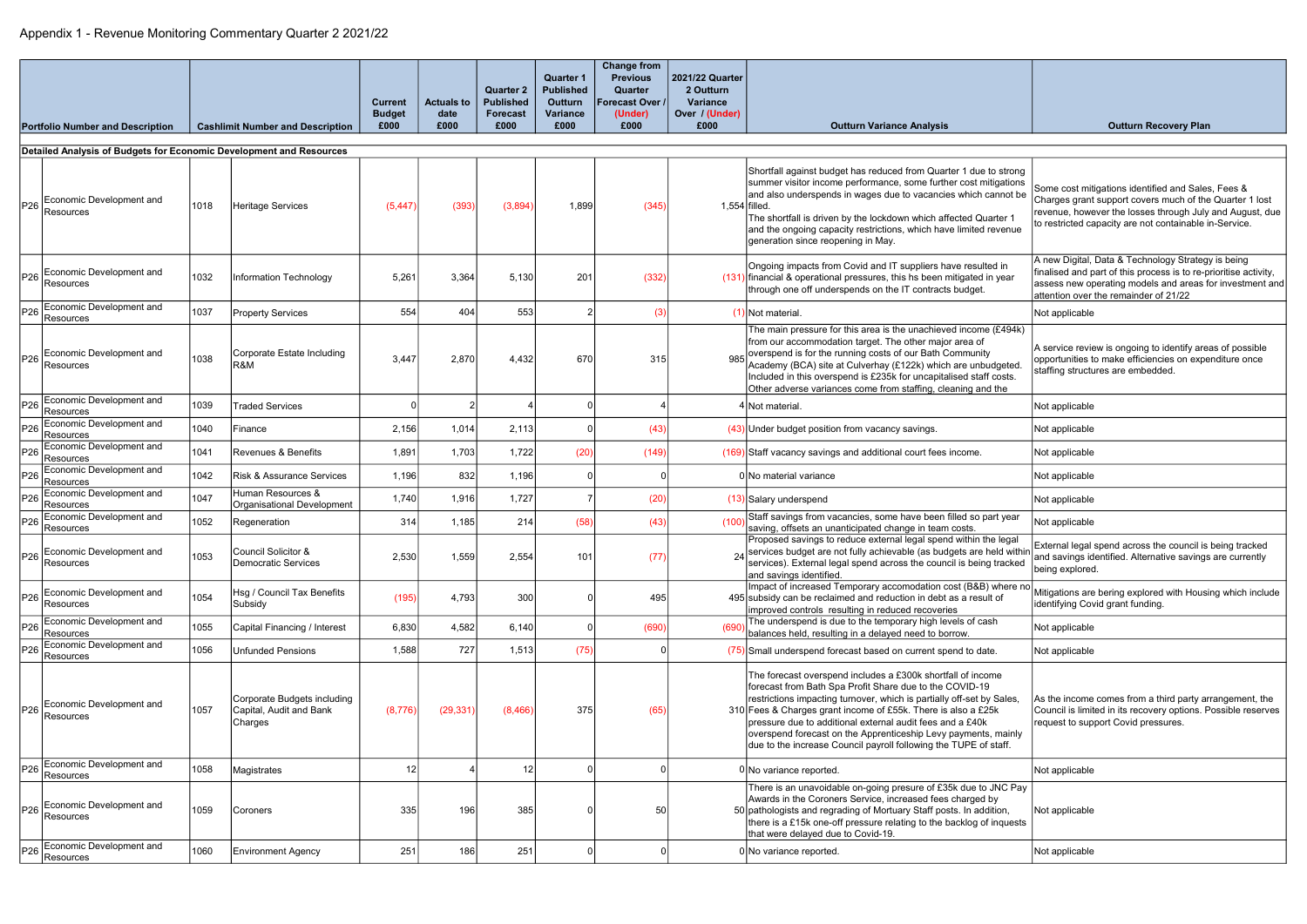|                                                                 |      |                                                                |                                 |                           | <b>Quarter 2</b>                    | <b>Quarter 1</b><br><b>Published</b> | <b>Change from</b><br><b>Previous</b><br>Quarter | 2021/22 Quarter<br>2 Outturn      |                                                                                                                                                                                                                                                                                                                                                                                                                                                 |                                                                                                                  |
|-----------------------------------------------------------------|------|----------------------------------------------------------------|---------------------------------|---------------------------|-------------------------------------|--------------------------------------|--------------------------------------------------|-----------------------------------|-------------------------------------------------------------------------------------------------------------------------------------------------------------------------------------------------------------------------------------------------------------------------------------------------------------------------------------------------------------------------------------------------------------------------------------------------|------------------------------------------------------------------------------------------------------------------|
|                                                                 |      |                                                                | <b>Current</b><br><b>Budget</b> | <b>Actuals to</b><br>date | <b>Published</b><br><b>Forecast</b> | <b>Outturn</b><br><b>Variance</b>    | orecast Over<br>(Under)                          | <b>Variance</b><br>Over / (Under) |                                                                                                                                                                                                                                                                                                                                                                                                                                                 |                                                                                                                  |
| <b>Portfolio Number and Description</b>                         |      | <b>Cashlimit Number and Description</b>                        | £000                            | £000                      | £000                                | £000                                 | £000                                             | £000                              | <b>Outturn Variance Analysis</b>                                                                                                                                                                                                                                                                                                                                                                                                                | <b>Outturn Recovery Plan</b>                                                                                     |
| Economic Development and<br>P26<br>Resources                    | 1061 | West of England Combined<br><b>Authority Levy</b>              | 5,148                           | 3,636                     | 5,148                               |                                      |                                                  |                                   | 0 No variance reported.                                                                                                                                                                                                                                                                                                                                                                                                                         | Not applicable                                                                                                   |
| Economic Development and<br>P <sub>26</sub><br>Resources        | 1081 | Commercial Estate                                              | (10, 173)                       | (10, 625)                 | (9,944)                             | $\Omega$                             | 229                                              |                                   | 229 Updated forecast position for Commercial rental Income.                                                                                                                                                                                                                                                                                                                                                                                     | New lettings are increasing which may mitigate the current<br>budget position.                                   |
| Economic Development and<br>P <sub>26</sub><br>Resources        | 1109 | World Heritage                                                 | 158                             | 60                        | 154                                 | (3)                                  |                                                  |                                   | $(3)$ Not material.                                                                                                                                                                                                                                                                                                                                                                                                                             | Not applicable                                                                                                   |
| Economic Development and<br>P26<br>Resources                    | 1112 | <b>Housing Delivery Vehicle</b>                                | (1,000)                         | 320                       | (974)                               | 118                                  | (92)                                             |                                   | Lower than budgeted interest income based on current forecast of<br>loans to the Councils Housing Company.                                                                                                                                                                                                                                                                                                                                      | Review income budget in line with 2021/22 business plan<br>and sales pipeline.                                   |
| Economic Development and<br>P <sub>26</sub><br>Resources        | 1118 | Procurement &<br>Commissioning                                 | 285                             | 814                       | 257                                 | 19                                   | (48)                                             |                                   | (29) Minor overspends across service                                                                                                                                                                                                                                                                                                                                                                                                            | Not applicable                                                                                                   |
| Economic Development and<br>P <sub>26</sub><br>Resources        | 1126 | Visit Bath                                                     | 76                              | 84                        | 76                                  |                                      |                                                  |                                   | 0 No variance reported.                                                                                                                                                                                                                                                                                                                                                                                                                         | Not applicable                                                                                                   |
| Economic Development and<br>P26<br>Resources                    | 1130 | Corporate Governance                                           | 1.476                           | 891                       | 1.635                               | 235                                  | (77)                                             |                                   | The delivery of the senior management savings of £300k are on<br>track following the completion of the Director level restructure.<br>158 There is a residual pressure in the cashlimit from unachieved<br>legacy strategy and performance savings, the deliverability of this<br>target will be fully reviewed in the next quarter.                                                                                                            | Finalise staffing structures across the organisation to<br>understand short and long term resourcing requirement |
| P26 Economic Development and<br><b>Resources</b>                | 1131 | Corporate Strategy and<br>Communications                       | 973                             | 466                       | 927                                 | (45)                                 | (1)                                              |                                   | (46) Staff Vacancy Savings                                                                                                                                                                                                                                                                                                                                                                                                                      | Not applicable                                                                                                   |
| P26 Economic Development and<br><b>Resources</b>                | 1132 | Business Change                                                | 130                             | 228                       | 130                                 | (1)                                  |                                                  |                                   | 0 No variance reported.                                                                                                                                                                                                                                                                                                                                                                                                                         | Not applicable                                                                                                   |
| P26 Economic Development and Resources Total                    |      |                                                                | 10,759                          | (8.512)                   | 13,293                              | 3,426                                | (891)                                            | 2,535                             |                                                                                                                                                                                                                                                                                                                                                                                                                                                 |                                                                                                                  |
| Detailed Analysis of Budgets for Climate and Sustainable Travel |      |                                                                |                                 |                           |                                     |                                      |                                                  |                                   |                                                                                                                                                                                                                                                                                                                                                                                                                                                 |                                                                                                                  |
| P27 Climate and Sustainable Travel                              | 1120 | Sustainability                                                 | 501                             | 145                       | 343                                 |                                      | (159)                                            |                                   | Recruitment to expand the climate team is well underway, after the<br>unavoidable delay to the start of the process due to Covid.<br>$(158)$ However, not all posts will be filled in this year, resulting in the<br>underspend. All posts will have been recruited early in financial<br>year 2022/23.                                                                                                                                         | Not applicable                                                                                                   |
| P27 Climate and Sustainable Travel                              | 1127 | Environmental Monitoring (Air<br>Pollution)                    | 211                             | 82                        | 177                                 | (32)                                 | - (2                                             |                                   | $(34)$ Staffing savings due to secondment and other minor updates.                                                                                                                                                                                                                                                                                                                                                                              | Not applicable                                                                                                   |
| P27 Climate and Sustainable Travel                              | 1129 | lClean Air Zone                                                |                                 | (4,081)                   |                                     |                                      |                                                  |                                   | CAZ expenditure is covered in full by the income generated, whilst<br>entry charge income slightly down, this is currently more than offset<br>by increased Penalty Charge Notice income. Compliance<br>$0$ percentage rates are improving faster than predictions in earlier<br>models, but a little too early to be confident about rates of<br>continuing trendlines. Any shortfall would be covered by the New<br><b>Burdens Principal.</b> | Not applicable                                                                                                   |
| P27 Climate and Sustainable Travel                              | 1135 | <b>Transport Planning, Policy</b><br>and Sustainable Transport | 367                             | 280                       | 470                                 | 98                                   |                                                  |                                   | Staffing pressures within the service, from increased volumes of<br>work relating to the Joint Local Transport Plan                                                                                                                                                                                                                                                                                                                             | Currently looking at savings across the service to mitigate<br>pressure                                          |
| P27 Climate and Sustainable Travel Total                        |      |                                                                | 1,080                           | (3.575)                   | 990                                 | 67                                   | (157)                                            | (90)                              |                                                                                                                                                                                                                                                                                                                                                                                                                                                 |                                                                                                                  |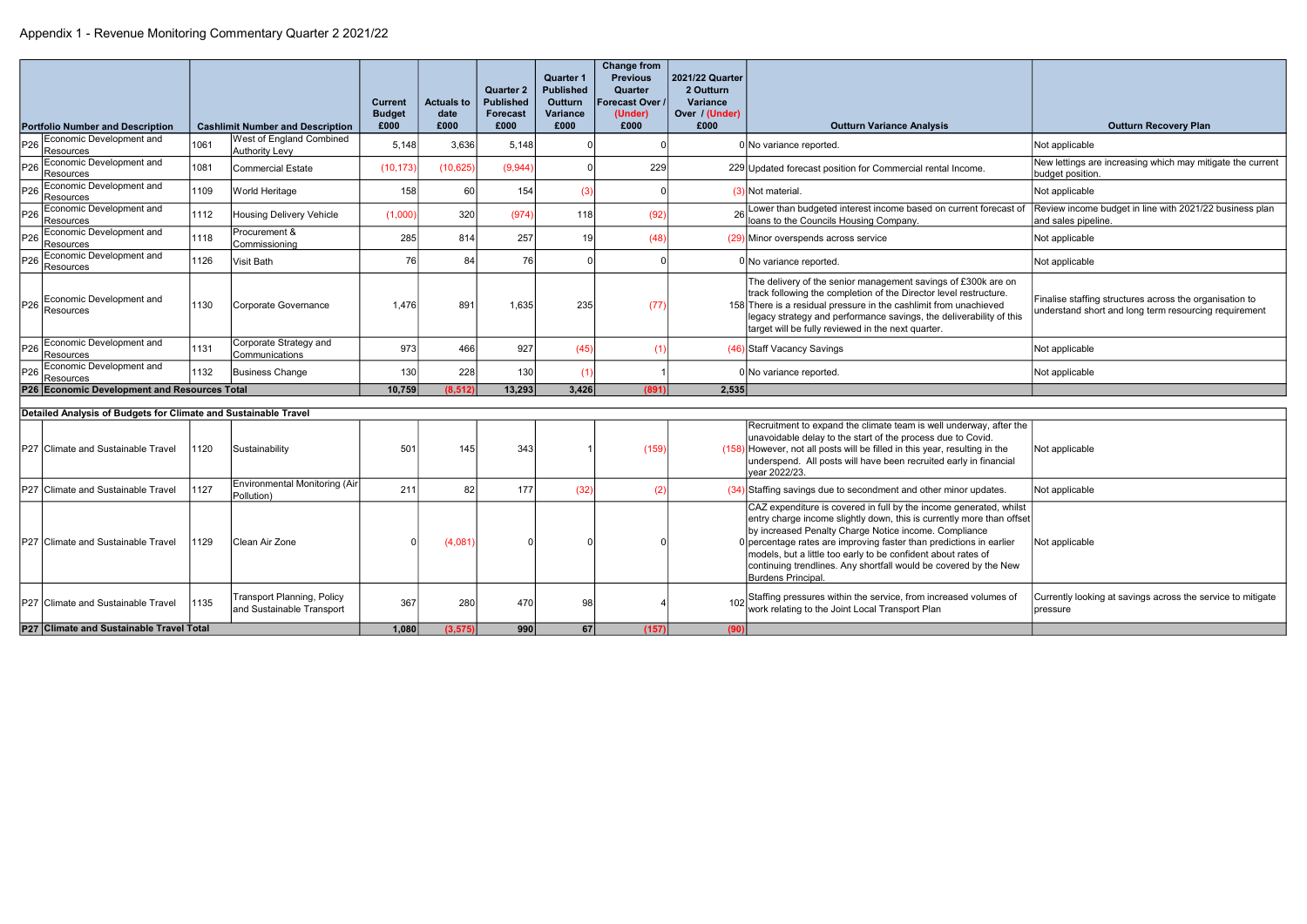|                                             |                                                                    |      |                                                             | <b>Current</b><br><b>Budget</b> | <b>Actuals to</b><br>date | <b>Quarter 2</b><br><b>Published</b><br><b>Forecast</b> | <b>Quarter 1</b><br><b>Published</b><br>Outturn<br>Variance | <b>Change from</b><br><b>Previous</b><br>Quarter<br>Forecast Over /<br>(Under) | 2021/22 Quarter<br>2 Outturn<br><b>Variance</b><br>Over / (Under) |                                                                                                                                                                                                                                                                                                                                                                                                                                                                                       |                                                                                                                                                                                                                                                                                                                                                                                                                                                                                                                                     |
|---------------------------------------------|--------------------------------------------------------------------|------|-------------------------------------------------------------|---------------------------------|---------------------------|---------------------------------------------------------|-------------------------------------------------------------|--------------------------------------------------------------------------------|-------------------------------------------------------------------|---------------------------------------------------------------------------------------------------------------------------------------------------------------------------------------------------------------------------------------------------------------------------------------------------------------------------------------------------------------------------------------------------------------------------------------------------------------------------------------|-------------------------------------------------------------------------------------------------------------------------------------------------------------------------------------------------------------------------------------------------------------------------------------------------------------------------------------------------------------------------------------------------------------------------------------------------------------------------------------------------------------------------------------|
|                                             | <b>Portfolio Number and Description</b>                            |      | <b>Cashlimit Number and Description</b>                     | £000                            | £000                      | £000                                                    | £000                                                        | £000                                                                           | £000                                                              | <b>Outturn Variance Analysis</b>                                                                                                                                                                                                                                                                                                                                                                                                                                                      | <b>Outturn Recovery Plan</b>                                                                                                                                                                                                                                                                                                                                                                                                                                                                                                        |
|                                             | Detailed Analysis of Budgets for Adults and Council House Building |      |                                                             |                                 |                           |                                                         |                                                             |                                                                                |                                                                   |                                                                                                                                                                                                                                                                                                                                                                                                                                                                                       |                                                                                                                                                                                                                                                                                                                                                                                                                                                                                                                                     |
| P <sub>28</sub>                             | Adults and Council House<br>Building                               | 1029 | Housing                                                     | 1,406                           | 566                       | 1,290                                                   | (125)                                                       |                                                                                |                                                                   | Grant funding for Domestic Abuse received releases revenue<br>(116) funding. Underspend on supported lodgings and timing of benefits Not applicable<br>received contributes towards the favourable variance.                                                                                                                                                                                                                                                                          |                                                                                                                                                                                                                                                                                                                                                                                                                                                                                                                                     |
| P28                                         | Adults and Council House<br>Building                               | 1073 | Adults & Older People-Mental<br><b>Health Commissioning</b> | 9,955                           | 4,302                     | 8,840                                                   |                                                             | (1, 115)                                                                       | (1.115)                                                           | The impact of packages joint funded with health has reduced<br>Social Care spend. Purchasing expenditure is further reduced by<br>lower placement activity/deaths during the COVID pandemic. The<br>funding impacts of the Transforming Care Agenda on Social Care<br>budgets are increasing for expensive and complex packages<br>requested via the panel process. Risk is reflected for the activity<br>backlogs and the cost/pressures which have been impacted by<br><b>Covid</b> | Close monitoring of all care packages funding and service<br>users recieving NHS Covid Funding. Pressure continues in<br>high cost placements but this continues to be reviewed by<br>commissioners through panel processes, contract<br>monitoring, and continued work on savings plans. There<br>has been an increase in joint Health Fund funding for<br>Section 117 service users which have been reviewed in the<br>panel process and NHS funding remains at 6 weeks for<br>discharged patients requiring Social Care support. |
| P28                                         | Adults and Council House<br>Building                               | 1086 | <b>Adult Care Commissioning</b>                             | 1,507                           | 475                       | 1,501                                                   | (11)                                                        |                                                                                |                                                                   | Staff turnover has created a small one off savings. Review of<br>commissioning staff structure being completed.                                                                                                                                                                                                                                                                                                                                                                       | Not applicable                                                                                                                                                                                                                                                                                                                                                                                                                                                                                                                      |
| P28                                         | Adults and Council House<br>Building                               | 1088 | Older People & Physically<br><b>Disabled Purchasing</b>     | 13,245                          | 4.408                     | 12,653                                                  | (26)                                                        | (567)                                                                          |                                                                   | Health funding is still being provided for first 6 weeks of support to<br>hospital discharge cases and this has generated one off savings.<br>(592) Health support will continue to March 2022. Commissioners and<br>social workers are working together to reduce reliance on<br>residential based care and deliver savings plans.                                                                                                                                                   | Not applicable                                                                                                                                                                                                                                                                                                                                                                                                                                                                                                                      |
| P28                                         | Adults and Council House<br>Building                               | 1091 | <b>Learning Disabilities</b><br>Commissioning               | 18,108                          | 5.796                     | 18,415                                                  | 247                                                         | 60                                                                             |                                                                   | There are high cost adults transitioning from Children's services<br>with higher provider costs than anticipated. These complex and<br>307 high cost cases are being closely monitored and have been put<br>forward for NHS Continuing Health Care funding/assessments by<br>commissioning managers. Most day care and respite providers<br>have resumed services, some being delivered differently.                                                                                  | There is continued pressure in high cost placements<br>particularly transitions (children reaching 18 years).<br>Reviews continue via the panel process, contract<br>monitoring and working closely with Children's Services<br>around Transitions. Work continues on savings plans to<br>bring the spend in balance by the end of the year. Work<br>continues to fill voids and reduce the spend of Out of Area                                                                                                                    |
|                                             | Adults and Council House<br>$P28$ Building                         | 1093 | Physical Disability, Hearing &<br>Vision                    | 4,499                           | 1,088                     | 3,162                                                   | (219)                                                       | (1, 118)                                                                       |                                                                   | Activity in this service area's Purchased Care is reducing. Once<br>(1,337) NHS Covid Funding for Hospital Discharges ceases budget re-<br>alignment may be required.                                                                                                                                                                                                                                                                                                                 | Commissioners continue to review this budget area through<br>the panel process, contract re-negotiation, contract<br>monitoring, and continued work on savings plans. Budget<br>underspend will offset overspends in other areas of Adult<br>Social Care.                                                                                                                                                                                                                                                                           |
|                                             | P <sub>28</sub> Adults and Council House<br>Building               | 1110 | Better Care Fund                                            | 7,630                           | 10,190                    | 7,630                                                   |                                                             | (0)                                                                            |                                                                   | ) No variance reported                                                                                                                                                                                                                                                                                                                                                                                                                                                                | Not applicable                                                                                                                                                                                                                                                                                                                                                                                                                                                                                                                      |
| P28                                         | Adults and Council House<br>Building                               | 1113 | CCG B&NES CHC and FNC<br>Payments                           |                                 | 1,120                     |                                                         |                                                             |                                                                                |                                                                   | 0 No variance reported.                                                                                                                                                                                                                                                                                                                                                                                                                                                               | Not applicable                                                                                                                                                                                                                                                                                                                                                                                                                                                                                                                      |
| P <sub>28</sub>                             | Adults and Council House<br>Building                               | 1114 | Community Equipment                                         | 203                             | 386                       | 203                                                     |                                                             |                                                                                |                                                                   | Demand pressures over and above budgeted provision has been<br>met from IPC and COMF grant funding.                                                                                                                                                                                                                                                                                                                                                                                   | Not applicable                                                                                                                                                                                                                                                                                                                                                                                                                                                                                                                      |
| P <sub>28</sub>                             | Adults and Council House<br>Building                               | 1123 | Safeguarding Adults                                         | 1,941                           | 1,003                     | 1,881                                                   | (2)                                                         | (58)                                                                           |                                                                   | $(60)$ Staff turnover has created one off savings                                                                                                                                                                                                                                                                                                                                                                                                                                     | Not applicable                                                                                                                                                                                                                                                                                                                                                                                                                                                                                                                      |
| P <sub>28</sub>                             | Adults and Council House<br>Building                               | 1124 | <b>Community Resource</b><br>Centres & Extra Care Income    | 5,009<br>63,504                 | 3,365                     | 6,532                                                   | 11                                                          | 1,512                                                                          |                                                                   | Job re-evaluation and regrading exercise has increased cost base<br>1,522 of service. Higher staffing ratios has also been required to manage<br>covid sickness/isolation routines and complexity of need.                                                                                                                                                                                                                                                                            | Business case identifing pressures and three year action<br>plan to manage costs and increase fee income developed.                                                                                                                                                                                                                                                                                                                                                                                                                 |
| P28 Adults and Council House Building Total |                                                                    |      |                                                             |                                 | 32,698                    | 62,108                                                  | (125)                                                       | (1, 271)                                                                       | (1, 396)                                                          |                                                                                                                                                                                                                                                                                                                                                                                                                                                                                       |                                                                                                                                                                                                                                                                                                                                                                                                                                                                                                                                     |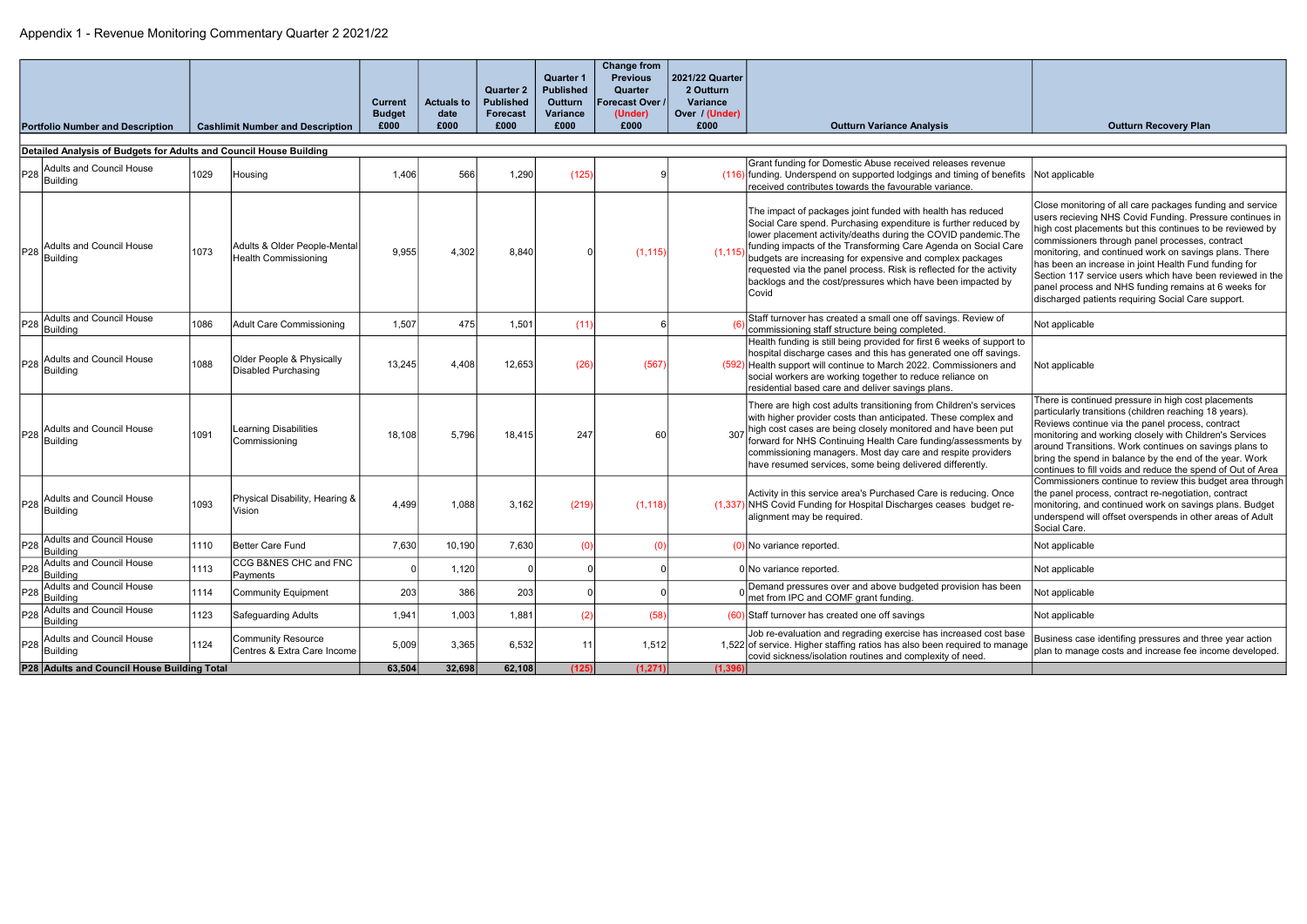|                 | <b>Portfolio Number and Description</b>                                         |      | <b>Cashlimit Number and Description</b> | <b>Current</b><br><b>Budget</b><br>£000 | <b>Actuals to</b><br>date<br>£000 | <b>Quarter 2</b><br><b>Published</b><br><b>Forecast</b><br>£000 | <b>Quarter 1</b><br><b>Published</b><br><b>Outturn</b><br>Variance<br>£000 | <b>Change from</b><br><b>Previous</b><br>Quarter<br><b>Forecast Over /</b><br>(Under)<br>£000 | 2021/22 Quarter<br>2 Outturn<br>Variance<br>Over / (Under)<br>£000 | <b>Outturn Variance Analysis</b>                                                                                                                                                                                                                                                                                                                                                                                                                                                                                                                                                                                                                                                                                                                                                                                                                                                                                                                                                                                                                                                                                                                                                                                                                                                                                                                             | <b>Outturn Recovery Plan</b>                                                                                                                                                                                                                                                                                                                                                                                                                       |
|-----------------|---------------------------------------------------------------------------------|------|-----------------------------------------|-----------------------------------------|-----------------------------------|-----------------------------------------------------------------|----------------------------------------------------------------------------|-----------------------------------------------------------------------------------------------|--------------------------------------------------------------------|--------------------------------------------------------------------------------------------------------------------------------------------------------------------------------------------------------------------------------------------------------------------------------------------------------------------------------------------------------------------------------------------------------------------------------------------------------------------------------------------------------------------------------------------------------------------------------------------------------------------------------------------------------------------------------------------------------------------------------------------------------------------------------------------------------------------------------------------------------------------------------------------------------------------------------------------------------------------------------------------------------------------------------------------------------------------------------------------------------------------------------------------------------------------------------------------------------------------------------------------------------------------------------------------------------------------------------------------------------------|----------------------------------------------------------------------------------------------------------------------------------------------------------------------------------------------------------------------------------------------------------------------------------------------------------------------------------------------------------------------------------------------------------------------------------------------------|
|                 | Detailed Analysis of Budgets for Children & Young People, Communities & Culture |      |                                         |                                         |                                   |                                                                 |                                                                            |                                                                                               |                                                                    |                                                                                                                                                                                                                                                                                                                                                                                                                                                                                                                                                                                                                                                                                                                                                                                                                                                                                                                                                                                                                                                                                                                                                                                                                                                                                                                                                              |                                                                                                                                                                                                                                                                                                                                                                                                                                                    |
| P <sub>29</sub> | Children & Young People,<br>Communities & Culture                               | 1036 | <b>Adults Substance Misuse</b><br>(DAT) | 157                                     | 273                               | 157                                                             |                                                                            |                                                                                               |                                                                    | $(0)$ Majority of spend is on fixed price contract arrangements.                                                                                                                                                                                                                                                                                                                                                                                                                                                                                                                                                                                                                                                                                                                                                                                                                                                                                                                                                                                                                                                                                                                                                                                                                                                                                             | Not applicable                                                                                                                                                                                                                                                                                                                                                                                                                                     |
| P29             | Children & Young People,<br>Communities & Culture                               | 1076 | Children, Young People &<br>Families    | 17,999                                  | 18,754                            | 20,074                                                          | (64)                                                                       | 2,139                                                                                         |                                                                    | This forecast includes £805k Covid costs, £1,550k of the over<br>budget position is due to demand led budgets. These include Joint<br>Agency Panel (JAP), Residential, Disabled Children (DCT),<br>Children in Care (CIC) and Staying Put placements. JAP is over<br>budget by £500k due to 6 unbudgeted additional placements, many<br>of which are as a direct result of Covid. Residential is over budget<br>by £460k due to increased package costs as a direct result of<br>accommodating additional needs due to Covid. Staying Put costs<br>are £70k over budget, again mainly due to the consequences of<br>2.075 Covid. The DCT client costs are £210k over budget, and the CIC<br>client costs are £280k over budget, both due to increased demand<br>and packages of care and support needed as a result of the<br>pandemic. The transformation projects are forecast to create a<br>pressure of £160k in their first year, this will be enable future<br>savings in 22/23 and beyond of circa £1m. Across all salary areas<br>there is a pressure of £470k as a result of the cost of covering<br>absence in teams whilst also responding to increasing demand and<br>complexity of need. Savings of £100k have been identified across<br>the legal spend and inter-agency adoption fee areas as part of the<br>in-year financial recovery plan. | The service is actively searching for ways to mitigate this<br>overspend in-year. Where recruitment is possible in lieu of<br>expensive agency use, this is being progressed. The<br>Transformation Program is progressing at pace to realise<br>any savings as quickly as possible. Financial recovery<br>plans are premised on the future availability of lower cost<br>suitable placements being enabled through the<br>Transformation Program. |
| P29             | Children & Young People,<br>Communities & Culture                               | 1077 | Inclusion & Prevention                  | 3,109                                   | 86                                | 3,355                                                           | 93                                                                         | 153                                                                                           |                                                                    | Educational Psychology is over budget by £230k. This is a due to<br>staffing pressures that were in existence during 20/21, but were<br>met with one-off funding. Ongoing staffing pressures are due to<br>246 increased staffing costs needed to provide the Local Authorities<br>statutory duties in this area, caused by significantly increased<br>requests for assessment, a national shortage of qualified EP's and<br>use of agency staff and un-budgeted maternity cover.                                                                                                                                                                                                                                                                                                                                                                                                                                                                                                                                                                                                                                                                                                                                                                                                                                                                            | The service is actively searching for ways to mitigate this<br>cost in-year.                                                                                                                                                                                                                                                                                                                                                                       |
| P29             | Children & Young People,<br>Communities & Culture                               | 1078 | Education Transformation                | 6,676                                   | 777                               | 6,746                                                           | 122                                                                        | (52)                                                                                          |                                                                    | The pressure forecast is a result of two historical pressures, both<br>reoccurring in 21/22 but not able to be offset by one-off Financial<br>Recovery Savings as was achieved in 20/21. There is a £25k<br>pressure from the unwinding of the Childcare Voucher scheme, as<br>this service is now in decline due to the new Government Childcare<br>70 Scheme offering. There is also a £60k pressure relating to ongoing   www.componers. Vacancies are being held where possible.<br>costs of previous capital investment. In addition loss of training<br>income has created a pressure of £40k, this has been due to<br>Covid. These pressure are mitigated by £80k salary savings which<br>are as a result of planned vacancy holding as part of the in-year<br>financial recovery plan.                                                                                                                                                                                                                                                                                                                                                                                                                                                                                                                                                               | The service is actively searching for ways to mitigate this                                                                                                                                                                                                                                                                                                                                                                                        |
| P29             | Children & Young People,<br>Communities & Culture                               | 1079 | Schools Budgets                         | (1, 877)                                | (3,027)                           | (1, 877)                                                        |                                                                            |                                                                                               |                                                                    | Although shown on budget, any overspend in the DSG is held on<br>the balance sheet. The carried forward balance into 21/22 is a<br>$0 \times 5.42$ m deficit, with significant increase to this deficit forecast to<br>occur during 21/22, to increase the deficit to c£12m. These<br>pressures are in relation to SEND costs.                                                                                                                                                                                                                                                                                                                                                                                                                                                                                                                                                                                                                                                                                                                                                                                                                                                                                                                                                                                                                               | Recovery plan to reduce this deficit over the coming years<br>is being drafted.                                                                                                                                                                                                                                                                                                                                                                    |
| P <sub>29</sub> | Children & Young People,<br>Communities & Culture                               | 1089 | Community Safety                        | 193                                     | 155                               | 193                                                             |                                                                            |                                                                                               |                                                                    | 0 No variance reported.                                                                                                                                                                                                                                                                                                                                                                                                                                                                                                                                                                                                                                                                                                                                                                                                                                                                                                                                                                                                                                                                                                                                                                                                                                                                                                                                      | Not applicable                                                                                                                                                                                                                                                                                                                                                                                                                                     |
|                 | P29 Children & Young People,<br>Communities & Culture                           | 1094 | Public Health                           |                                         | 3,229                             |                                                                 |                                                                            |                                                                                               |                                                                    | 0 Public Health is fully funded by a ring fenced DHSC grant                                                                                                                                                                                                                                                                                                                                                                                                                                                                                                                                                                                                                                                                                                                                                                                                                                                                                                                                                                                                                                                                                                                                                                                                                                                                                                  |                                                                                                                                                                                                                                                                                                                                                                                                                                                    |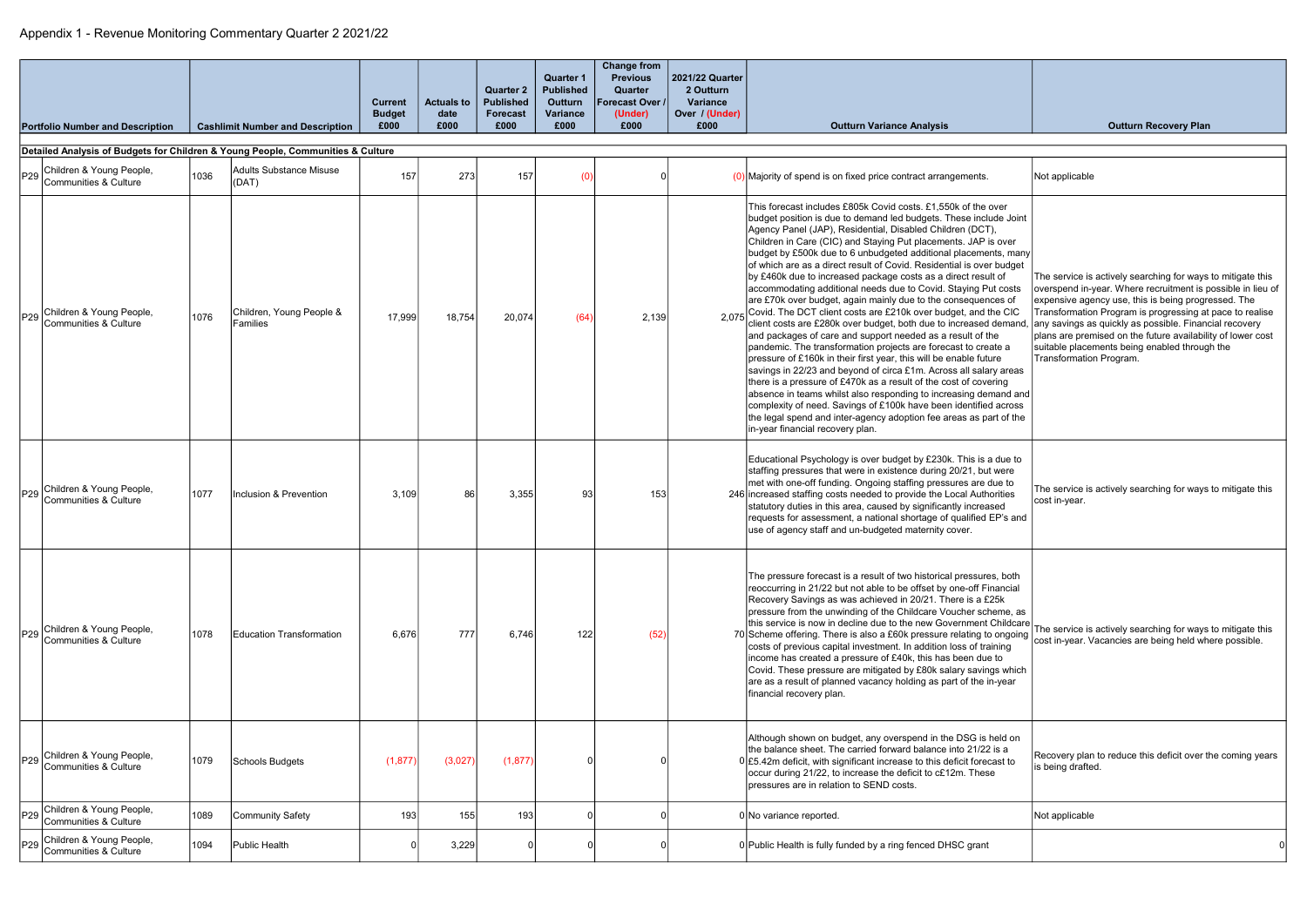|                 | <b>Portfolio Number and Description</b>                    |      | <b>Cashlimit Number and Description</b>                                  | <b>Current</b><br><b>Budget</b><br>£000 | <b>Actuals to</b><br>date<br>£000 | <b>Quarter 2</b><br><b>Published</b><br><b>Forecast</b><br>£000 | <b>Quarter 1</b><br><b>Published</b><br><b>Outturn</b><br>Variance<br>£000 | <b>Change from</b><br><b>Previous</b><br>Quarter<br>Forecast Over /<br>(Under)<br>£000 | 2021/22 Quarter<br>2 Outturn<br><b>Variance</b><br>Over / (Under)<br>£000 | <b>Outturn Variance Analysis</b>                                                                                                                                                                                                                                                                                                        | <b>Outturn Recovery Plan</b>                                                                       |
|-----------------|------------------------------------------------------------|------|--------------------------------------------------------------------------|-----------------------------------------|-----------------------------------|-----------------------------------------------------------------|----------------------------------------------------------------------------|----------------------------------------------------------------------------------------|---------------------------------------------------------------------------|-----------------------------------------------------------------------------------------------------------------------------------------------------------------------------------------------------------------------------------------------------------------------------------------------------------------------------------------|----------------------------------------------------------------------------------------------------|
| P <sub>29</sub> | Children & Young People,<br>Communities & Culture          | 1116 | Integrated Commissioning -<br><b>CYP</b>                                 | 2,630                                   | 2,076                             | 2,582                                                           | (76)                                                                       | 29                                                                                     |                                                                           | Half of the under budget position is as a result of vacancy, whilst<br>$(47)$ the other half is a result of under budget positions across multiple<br>contracts.                                                                                                                                                                        | Not applicable                                                                                     |
| P <sub>29</sub> | Children & Young People,<br>Communities & Culture          | 1117 | Safeguarding - CYP                                                       | 77                                      | (34)                              | 30                                                              |                                                                            | (47)                                                                                   |                                                                           | $(47)$ Salary savings.                                                                                                                                                                                                                                                                                                                  | Not applicable.                                                                                    |
|                 | P29 Children & Young People,<br>P29 Communities & Culture  | 1121 | Events & Active Lifestyles                                               | 189                                     | 58                                | 240                                                             | 77                                                                         | (26)                                                                                   |                                                                           | Loss of income for Events 21/22, due to a reduction in events<br>51 across the year. Staffing pressures within the events team and for<br>Recovery Plan work.                                                                                                                                                                           | Possible reserves request to support covid expenditure<br>pressures.                               |
| P29             | Children & Young People,<br>Communities & Culture          | 1122 | <b>Customer Services (Including</b><br>Libraries)                        | 2,193                                   | 931                               | 2,282                                                           | 126                                                                        | (38)                                                                                   |                                                                           | 80 Proposed savings from the service are not achievable so savings<br>being realised from delaying recruitment to vacancies.                                                                                                                                                                                                            | Savings plans are in place                                                                         |
| P <sub>29</sub> | Children & Young People,<br>Communities & Culture          | 1128 | <b>Business &amp; Skills</b>                                             | 517                                     | 338                               | 496                                                             | (43)                                                                       | 23                                                                                     |                                                                           | Economic, Enterprise and Business departmental staff savings<br>from vacancies.                                                                                                                                                                                                                                                         | Not applicable                                                                                     |
|                 | P29 Children & Young People, Communities & Culture Total   |      |                                                                          | 31,864                                  | 23,615                            | 34,280                                                          | 234                                                                        | 2,182                                                                                  | 2,416                                                                     |                                                                                                                                                                                                                                                                                                                                         |                                                                                                    |
|                 | Detailed Analysis of Budgets for Neighbourhood Services    |      |                                                                          |                                         |                                   |                                                                 |                                                                            |                                                                                        |                                                                           |                                                                                                                                                                                                                                                                                                                                         |                                                                                                    |
|                 | P05 Neighbourhood Services                                 | 1019 | Leisure                                                                  | 517                                     | 298                               | 736                                                             | 200                                                                        | 19                                                                                     |                                                                           | Further financial Support has been provided to leisure operator<br>219 GLL for this Financial year due to impacts of Covid-19 on the<br>sector.                                                                                                                                                                                         | Discussions with GLL ongoing. Possible reserves request<br>to support covid expenditure pressures. |
|                 | P05 Neighbourhood Services                                 | 1101 | Neighbourhoods &<br>Environment - Waste & Fleet<br><b>Services</b>       | 16,440                                  | 163,806                           | 16,766                                                          | 185                                                                        | 140                                                                                    |                                                                           | Pressures across the Operations and Recycling Service, due to<br>increased staff costs, vehicle hire and electricity due to the<br>326 collection and processing of increased waste tonnages. Partially<br>offset by a reduction in some disposal costs, and increased income<br>from the sale of recyclates (£350k).                   | Possible reserves request to support covid expenditure<br>pressures.                               |
|                 | P05 Neighbourhood Services                                 | 1102 | Neighbourhoods &<br>Environment - Parks &<br><b>Bereavement Services</b> | 1,208                                   | 722                               | 1,231                                                           |                                                                            | 25                                                                                     |                                                                           | 22 Parks reporting on target. Bereavement Services reporting a<br>pressure due to staffing issues.                                                                                                                                                                                                                                      |                                                                                                    |
|                 | P05 Neighbourhood Services                                 | 1115 | <b>Registrars Service</b>                                                | (66)                                    | (174)                             | (115)                                                           | (2)                                                                        | (47)                                                                                   |                                                                           | (49) Forecast to achieve additional income due to backlog of weddings                                                                                                                                                                                                                                                                   | Not applicable                                                                                     |
|                 | P05 Neighbourhood Services                                 | 1134 | <b>Highway Maintenance</b>                                               | 6,334                                   | 2,111                             | 6,289                                                           | (25)                                                                       | (21)                                                                                   |                                                                           | Staff Vacancy Savings in quarters 1 and 2, Recruitment to take<br>place shortly                                                                                                                                                                                                                                                         | Not applicable                                                                                     |
|                 | P05 Neighbourhood Services Total                           |      |                                                                          | 24,434                                  | 166,763                           | 24,906                                                          | 355                                                                        | $\overline{117}$                                                                       | 472                                                                       |                                                                                                                                                                                                                                                                                                                                         |                                                                                                    |
|                 | <b>Detailed Analysis of Budgets for Transport Services</b> |      |                                                                          |                                         |                                   |                                                                 |                                                                            |                                                                                        |                                                                           |                                                                                                                                                                                                                                                                                                                                         |                                                                                                    |
|                 | P25 Transport Services                                     | 1103 | <b>Transport &amp; Parking Services</b><br>- Parking                     | (4, 463)                                | (4, 119)                          | (7, 594)                                                        | (743)                                                                      | (2, 388)                                                                               |                                                                           | Income across the summer period has been stronger than<br>originally forecast, with this peak period exceeding the pre-covid<br>$(3,132)$ baseline. A reduction in expenditure as a result of ongoing<br>vacancies across the Enforcement Team, with ongoing recruitment<br>presenting a number of challenges due to current job market | Not applicable                                                                                     |
|                 | P25 Transport Services                                     | 1104 | Public & Passenger<br>Transport                                          | (36)                                    | 478                               | (16)                                                            | 66                                                                         | (46)                                                                                   |                                                                           | Pressure due to staff and vehicles supporting the councils covid<br>20 response delivering PPE across the BANES area. Partially offset<br>by staff vacancies in Quarter 2.                                                                                                                                                              | Possible reserves request to support covid expenditure<br>pressures.                               |
|                 | P25 Transport Services                                     | 1119 | <b>Emergency Planning</b>                                                | 423                                     | 343                               | 502                                                             | 54                                                                         | 24                                                                                     |                                                                           | 79 Increases in operational covid costs plus increase in staff costs for<br>additional cover due to staffing pressures.                                                                                                                                                                                                                 | Unable to mitigate the additional costs within the service                                         |
|                 | P25 Transport Services                                     | 1133 | Network & Traffic<br>Management                                          | 787                                     | 431                               | 715                                                             | (73)                                                                       |                                                                                        |                                                                           | Staff Vacancy Savings in quarters 1 and 2, Recruitment to take<br>place shortly                                                                                                                                                                                                                                                         | Not applicable                                                                                     |
|                 | P25 Transport Services Total                               |      |                                                                          | (3, 289)                                | (2,866)                           | (6, 394)                                                        | (696)                                                                      | (2, 409)                                                                               | (3, 105)                                                                  |                                                                                                                                                                                                                                                                                                                                         |                                                                                                    |